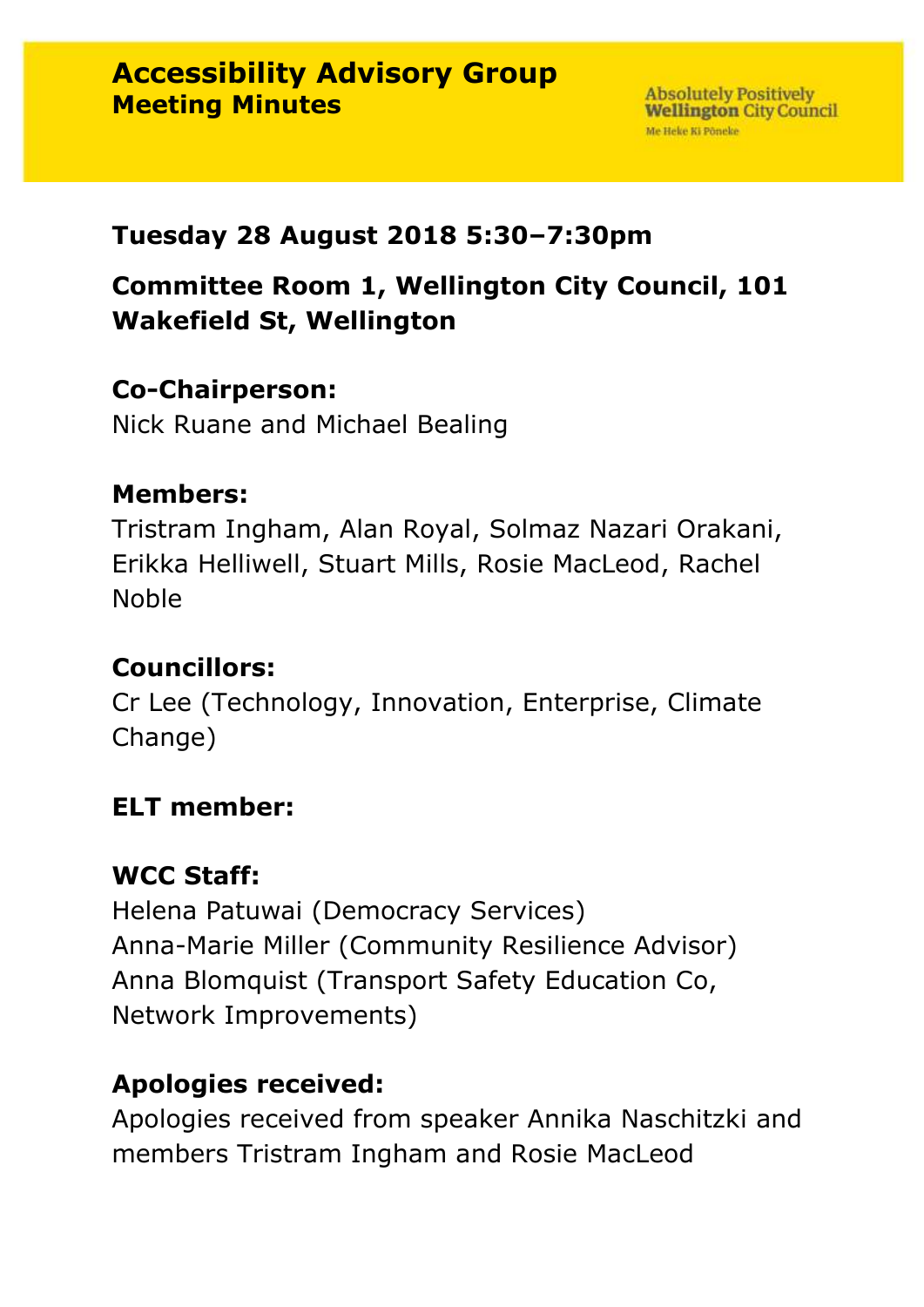**Note:** Speaker Helen Bolton was replaced with Geoff Lawson.

# **Confirmation of Minutes**

AAG confirmed the meeting on 31 July 2018.

## **Geoff Lawson** – *Draft Survey on Mobility Parking Spaces*

Geoff spoke to the group about a draft survey of mobility parking spaces regarding location, design and identifying the gaps. The suggested method was to have 2 interactive workshop groups. Group 1: for AAG and Group 2: participants the mobility permit geographic coverage of the city. Also discussed the content and questions.

AAG formally thanked Geoff for coming to present

### **General Feedback:**

- Request a broad spread of people geographically, diversity, percentage and type of impairment involvement
- Parking designs to be looked into i.e. angle parking, parking curbs
- Action Plan lacking overall and needs a more strategic approach
- Suggested Te Papa involvement. In response WCC have meet with Te Papa group and shared ideas
- Question around low numbers may not capture everyone that needs to be involved and large numbers don't encourage discussion. Still need to test against the wider community
- Do we need to review parking spaces in the right places and a strategy plan going forward

# **JT Schutte** – *Mobility Parking Space Usage*

JT Schutte shared on parking space usage and comparisons. Also, types of technology e.g. RFID (Radio Frequency Identification) Chip, but will investigate BLE (Bluetooth Low Energy) technology in future.

### **General Feedback:**

• Suggest information be linked together with Helen's group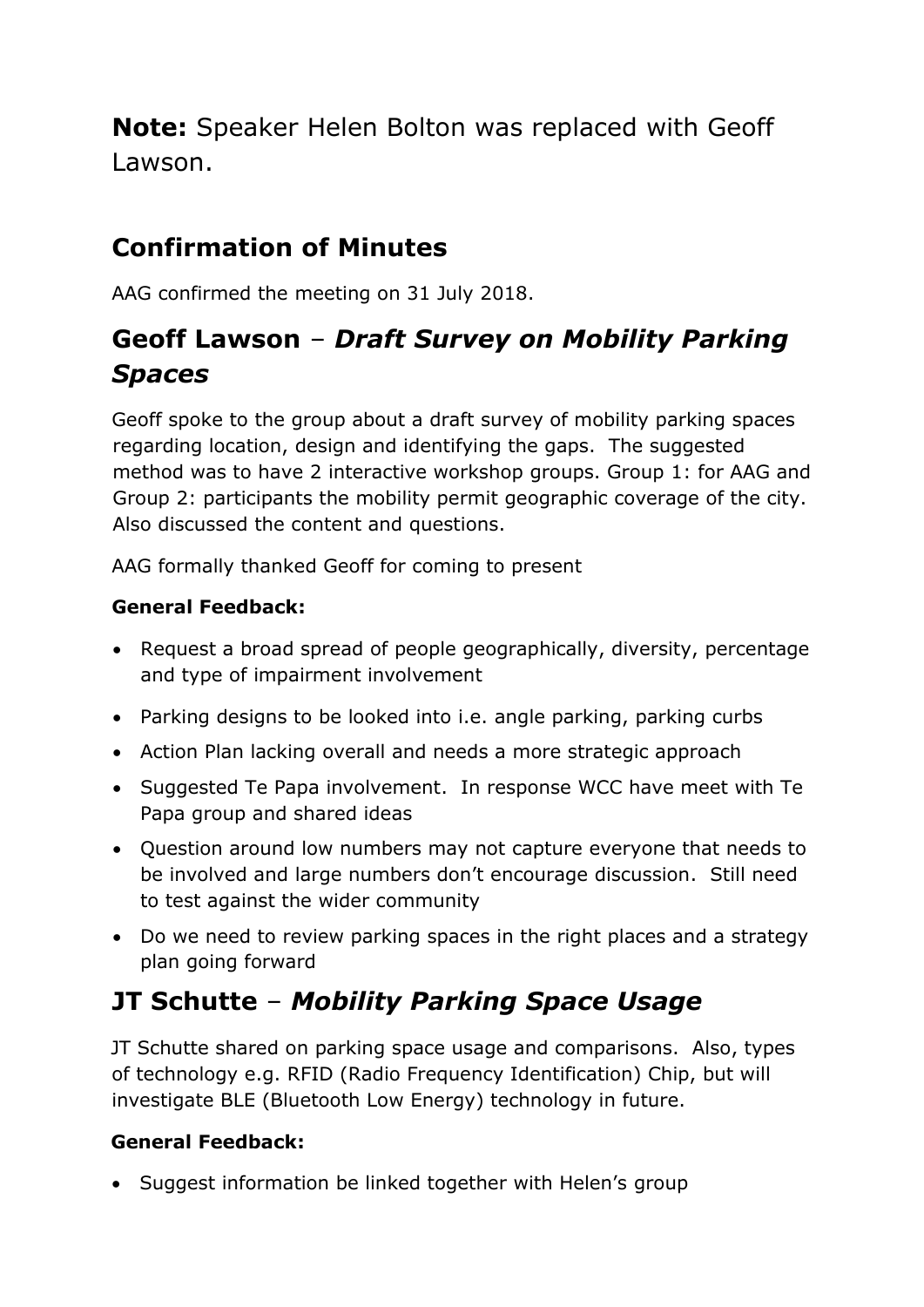- Large population challenge and accountability
- Concern around uphill parking

# **Orencio Guecio** – *Resolution Report/Existing mobility parks in CBD*

Orencio spoke to the group on parking request process guidelines and examples. Comparison of mobility parking standards and WCC operating guidelines.

#### **General Feedback:**

- Policy doesn't mention scope variables
- Suggested a slide guide to follow the process from start to end

### **Crispian Franklin** – *Accessibility Project team*

Crispian introduced his Accessibility Project Team's and gave an update on what they have been doing. They are currently working on a hands on approach in interviewing the right people and their experiences over the next 3 months. Asked for feedback for Customer contacts from AAG.

#### **General Feedback:**

- Raised concern on the use of Lighting Lab App and promoting it widely
- Common concern around networking with groups and engaging with existing organisations and community groups
- Other groups Be my eye app used in NZ do our part, System transport user group, ACC for statistics
- Suggested making a video to share with other networks
- Communications team put up a survey
- Ensure the message we give people understand

# **General Business**

Lack of communication on accessibility which needs to be strategically aligned in council.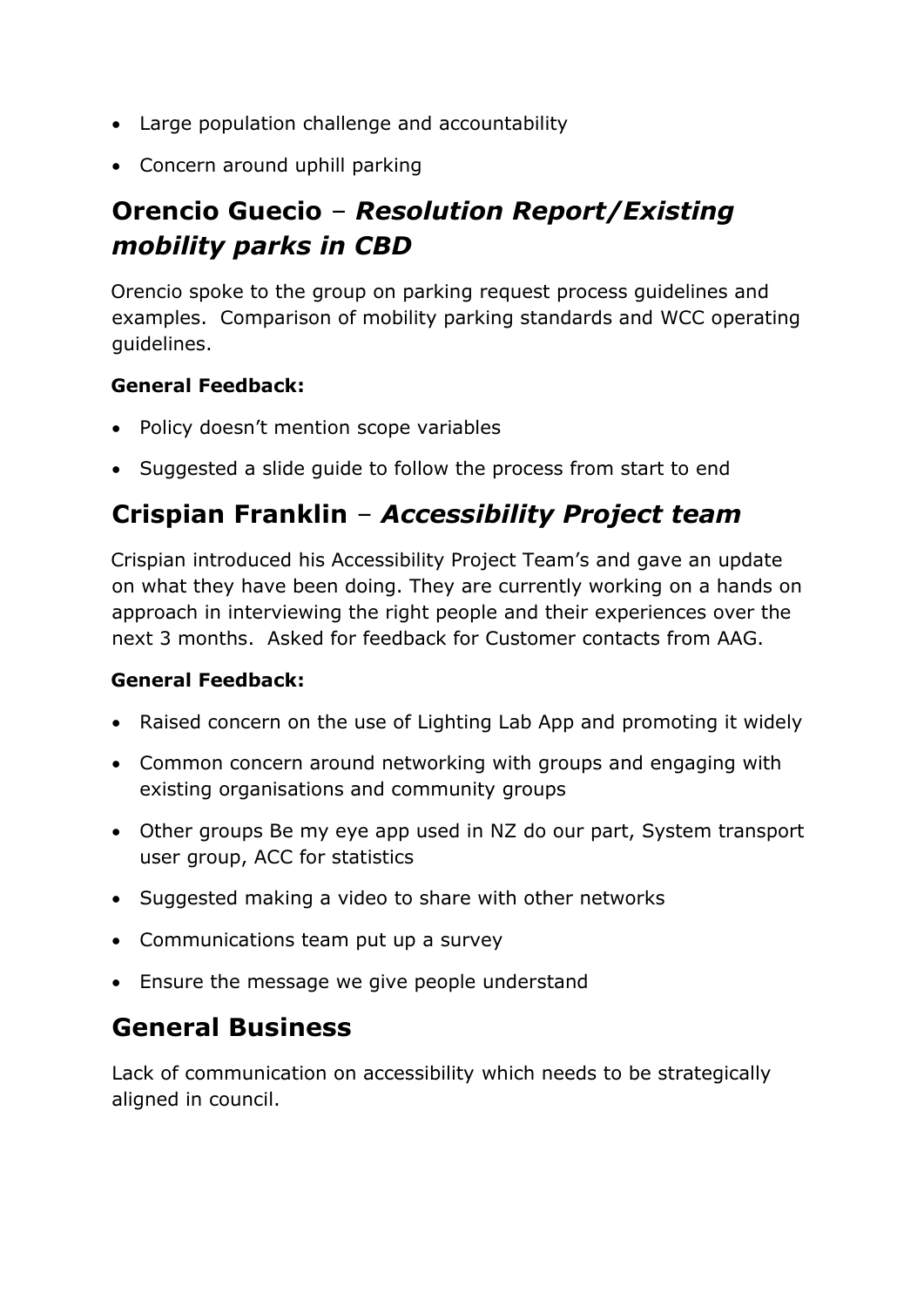**Actions:** The following tables actions and responsibilities made during earlier meetings:

| <b>Action</b>   |                                                                                                                    | <b>Responsibility   Completed</b> |                                                                                                                                                    |
|-----------------|--------------------------------------------------------------------------------------------------------------------|-----------------------------------|----------------------------------------------------------------------------------------------------------------------------------------------------|
| 25 July         | <b>Artwork</b><br>from<br><b>Disability</b><br>Pride Week<br>donated to<br>the Council:<br>investigate<br>re space | Democracy<br>Advisor              | This will<br>need to be<br>deferred<br>because the<br>Council is<br>moving. Will<br>need to<br>confirm<br>where that<br>artwork will<br>be housed. |
| 26<br>September | <b>APW Wards</b><br>engagement                                                                                     | Democracy<br>Advisor              | Book in<br>meetings<br>before next<br>awards                                                                                                       |
| 26<br>September | <b>GWRC</b> to<br>engage on a<br>regular<br>basis                                                                  | Democracy<br>Advisor              | Engagement<br>with GWRC<br>be added to<br>agenda on a<br>quarterly<br>basis                                                                        |
| 29 August       | Compile the<br>AAG<br>Forward<br>programme                                                                         | Democracy<br>Advisor              | Deferred -<br>This needs<br>to be<br>discussed                                                                                                     |